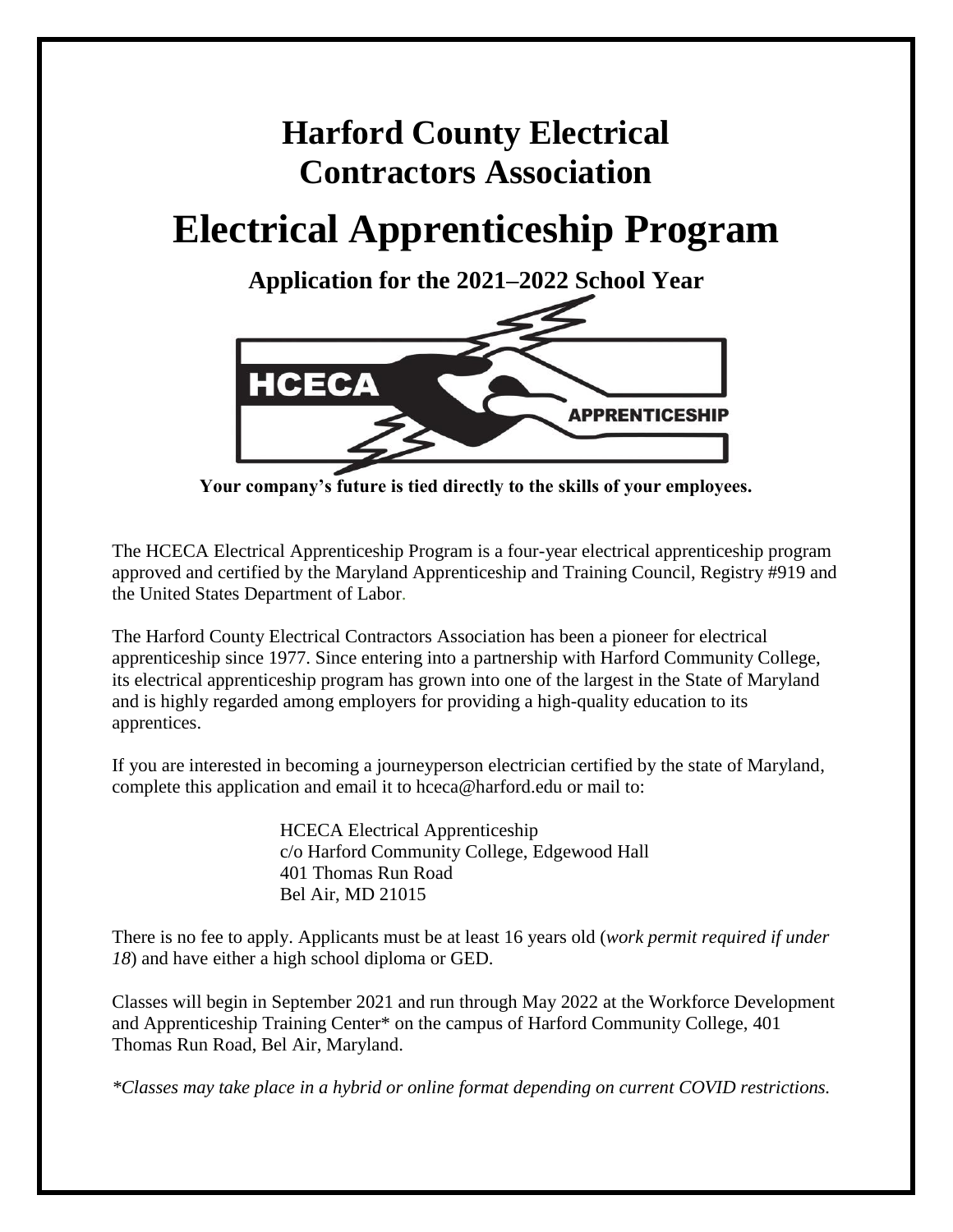# **Harford County Electrical Contractors Association Electrical Apprenticeship Program**

### **MISSION**

The HCECA Electrical Apprenticeship program provides accessible and innovative training in understanding electrical codes, principles, fundamentals and theory pertaining to the installation and maintaining of electrical systems at the journeyperson level.

## **VISION**

Prepare and transform lives through a career choice and instill a desire for lifelong learning and individual development.

# **VALUES**

We adhere to integrity, honesty, fairness, respect, and trust as our foundation.

### **IMPROVEMENT**

To adopt and incorporate into the program new and time-saving procedures, methods and materials as they become available.

# **CERTIFICATION**

Upon successful completion of the HCECA Electrical Apprenticeship program, the student will be awarded a certificate from the State of Maryland Department of Labor and the Maryland Apprenticeship and Training Council attesting to the fact that they have received the training and knowledge to be a certified journeyperson electrician.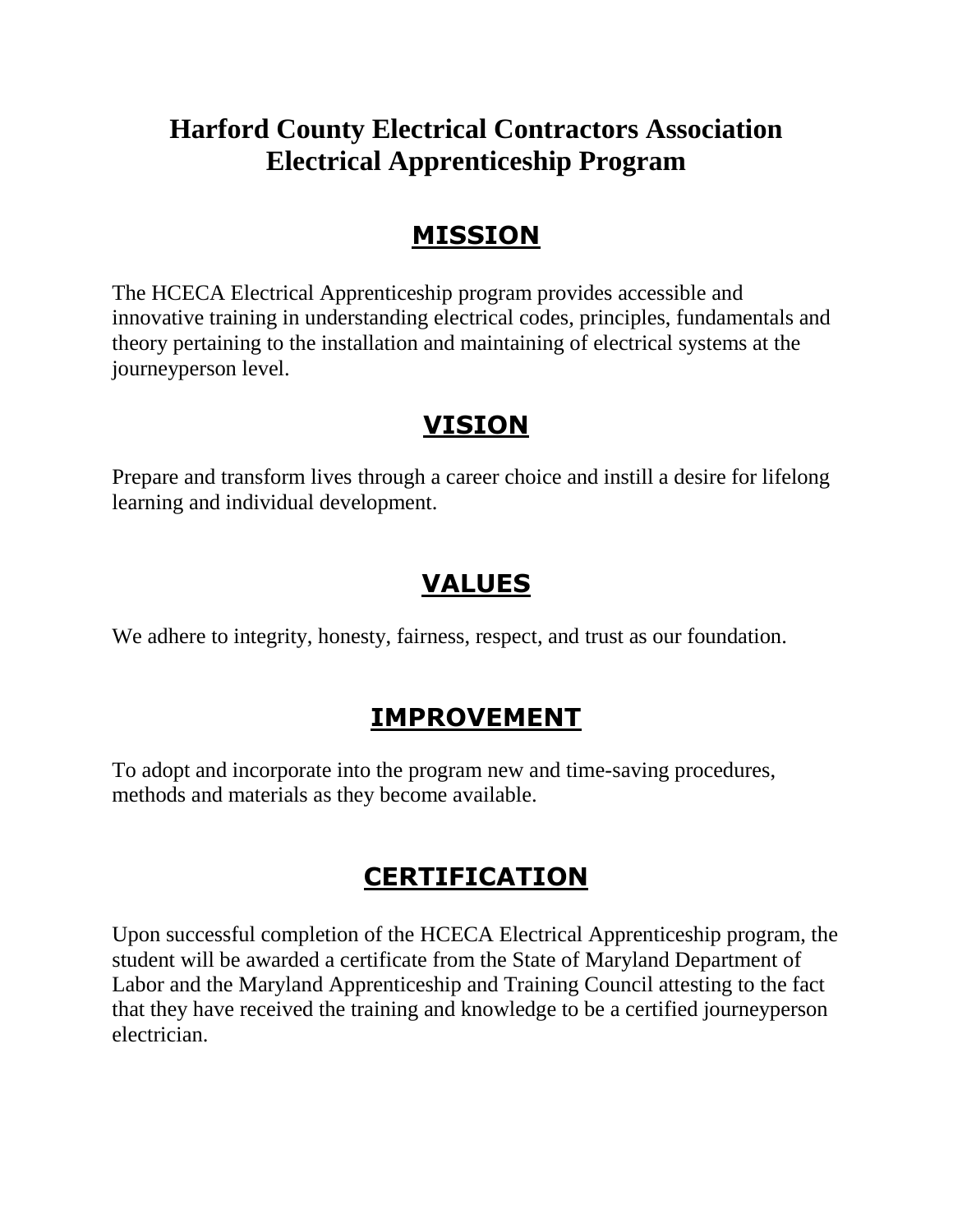# **Electrical Apprenticeship Program**

### **Application for the 2021–2022 School Year**



The Harford County Electrical Contractors Association offers a four-year apprenticeship program that is a combination of on-the-job training and classroom instruction. Upon completion, you will be awarded a Journeyperson Certificate from the State of Maryland and are eligible for up to 21 college credits at Harford Community College.

### **REQUIREMENTS**

Applicant must:

- Be at least 16 years old (*work permit required if under 18*).
- Have a high school diploma or GED.
- Have a valid driver's license and transportation to school and to work.
- Have a valid email address and are able to access online curriculum.
- Be able to pass a math comprehension assessment.

### **APPLICATION PROCESS**

We actively recruit from January 1 through May 31 each year. The application deadline is May 31, 2021. Applications are accepted throughout the entire year; however, applications received after May 31 will be held on file until the following year. All applications received before May 31 will be considered for classes starting in September of the same year. Once our office receives your application, you will be scheduled to take a basic math comprehension assessment.

After test scores have been evaluated, an interview will be scheduled. Please arrange to obtain GED scores or high school transcripts for your scheduled interview. If you have not tested, you will not be interviewed. All applicants will be interviewed by June 30 and acceptance will be determined by July 31.

### **EMPLOYMENT**

You are required to find employment in the electrical trade with an HCECA member during your apprenticeship. All employers must be a member of the Harford County Electrical Contractors Association. If not a member, employers can join at a minimal cost. (*Most union contractors cannot join our association due to the collective bargaining agreement they have signed with their local chapter.)*

It is the student's responsibility to contact and arrange for interviews with potential employers. Employment referrals are available upon request.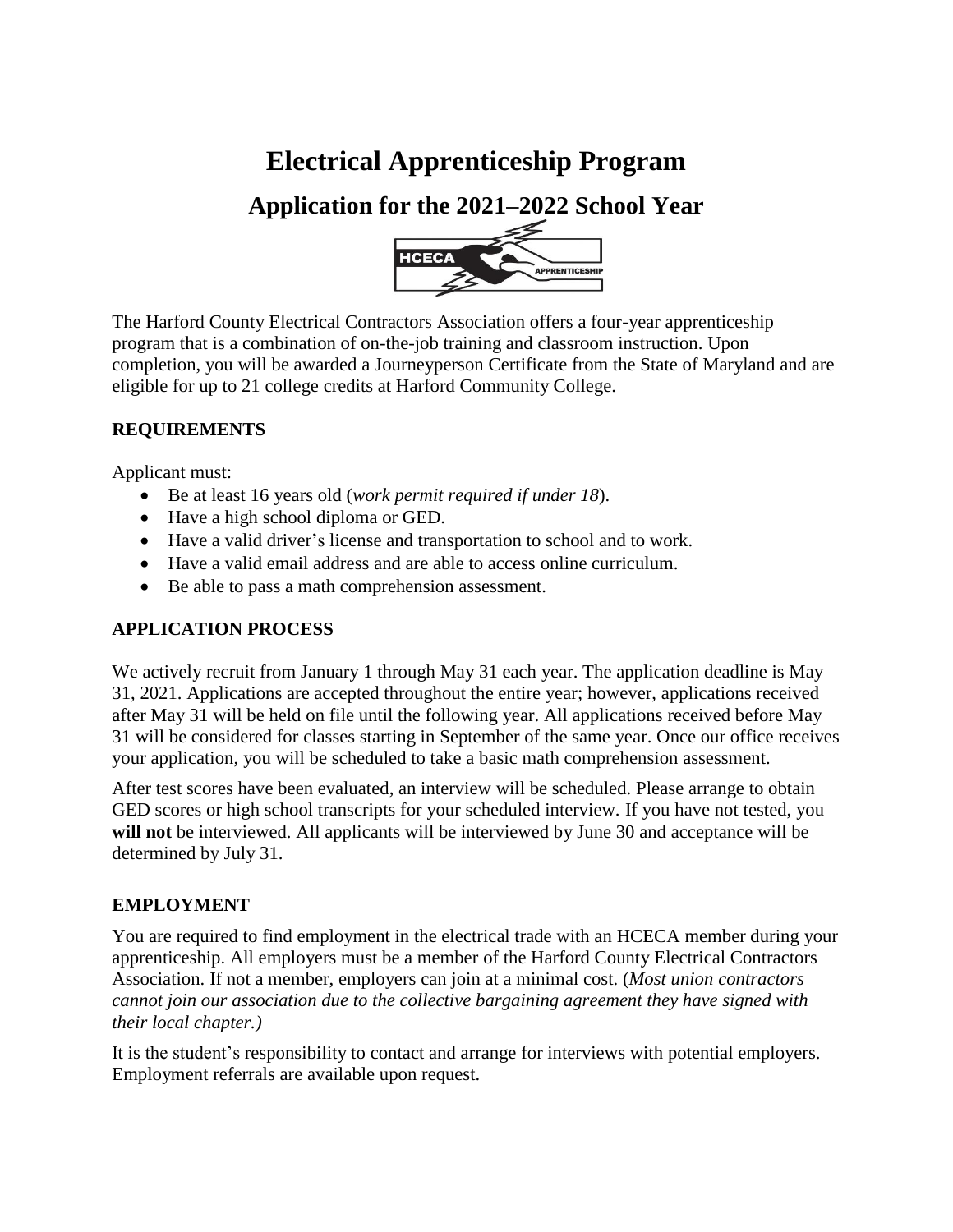Apprentices are required to complete 8,000 hours of on-the-job training (this is a full-time, 40 hour a week job) and 576 hours of related classroom instruction over 4 years.

#### **CLASSROOM TRAINING**

- Classes are held 2 evenings per week from  $6:00 9:00$  PM for a total of 144 hours per year.
- Related classroom instruction is held in the Apprenticeship & Training Center in Edgewood Hall on the campus of Harford Community College located at 401 Thomas Run Road, Bel Air, Maryland.\*
- Apprentices must maintain a minimum GPA of 70% to advance in the program.

*\*Classes may take place in a hybrid or online format depending on current COVID restrictions.*

### **TUITION**

Full tuition payment is due by August 31, 2021 unless a payment plan has been approved prior to this date. Some employers offer financial assistance. Scholarships are available; contact our office for an application.

**Tuition for 2021/2022 is \$1,700.00 (this includes books) \***

*Tuition is subject to change.*

#### **\*a separate technology fee of up to \$100 may be assessed.**

### **Submit your application:**

- Via email: [hceca@harford.edu](mailto:hceca@harford.edu)
- Via mail: HCECA Electrical Apprenticeship, c/o Harford Community College, Edgewood Hall, 401 Thomas Run Road, Bel Air, MD 21015
- Via fax: 443-412-2806

NOTE: The College prohibits the enrollment or employment of sex offenders listed on the National or Maryland Department of Public Safety and Correctional Services Sex Offender Registry or with the Harford County Child Advocacy Unit. A list of Maryland registered sex offenders can be found at [www.socem.info.](http://www.socem.info/)